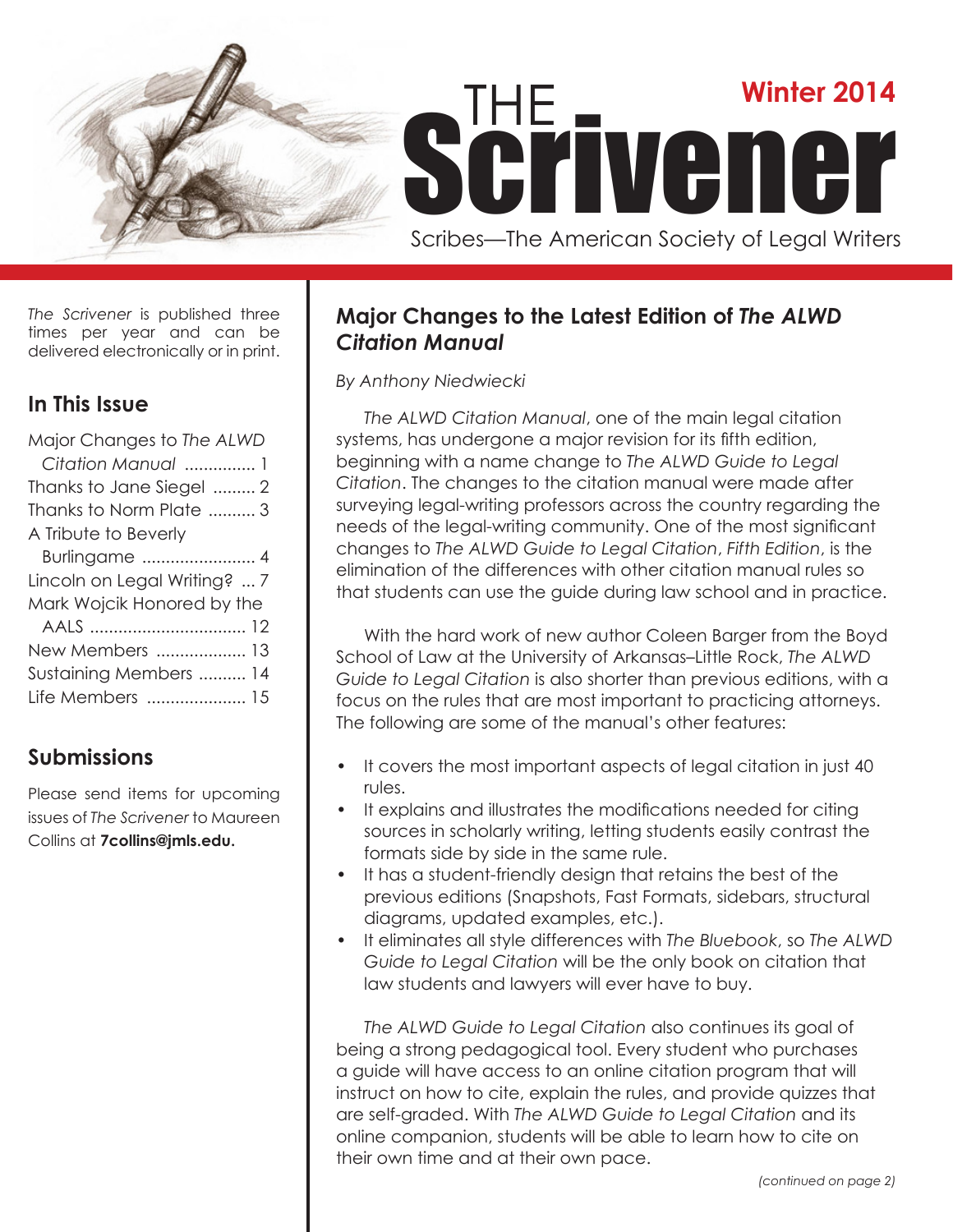(Major Changes, continued from page 1)

The Association of Legal Writing Directors began its own system of citation in 2000, published as *The ALWD Citation Manual*. Scribes president Darby Dickerson was the first author of the manual, which was designed to be a simpler legal citation resource that was more logically organized than *The Bluebook*. Written by a legal-writing professor, it also focused on developing a better way to train law students on citation.

After spearheading the four previous editions, Darby Dickerson decided to step aside for the fifth edition because of her increased responsibilities as Dean of Texas Tech Law School. Dean Dickerson subsequently received the inaugural Darby Dickerson Award for Revolutionary Change in Legal Writing for her work on the manual and the fundamental change she brought to the legal-writing field.

You can get copies of *The ALWD Guide to Legal Citation* on the Amazon, Barnes & Noble, and Wolters Kluwer websites.

# *The Scrivener* **Extends Its Thanks to Jane Siegel for Her Valuable Contributions**

### *By Julie Spanbauer*

Jane Siegel served as the editor in chief of *The Scrivener* from 2003 until 2014. During this time, Jane was also an associate professor of law at Western Michigan University Cooley Law School, where she taught legal research and writing.

She is an accomplished artist and works on canvas and other media. Her artistic talent and leadership combined to bring about a more professional look for *The Scrivener* in the form of major design changes, including font, column width, paper, and color. She improved layout and typography again in 2009 and in 2013. In 2005, a professional proofreader was hired.

The newsletter was published quarterly, and the annual luncheon and awards issues were large and filled with photographs for members to enjoy. During her tenure as editor in chief, Jane Siegel was a tireless advocate for fresh stories. Several new features appeared regularly over the years, including a "pet peeves" column, articles about institutional members, and collections of judicial comments about writing.

Every issue included news about members, a president's column, and an article about legal writing. The articles were short, usually lively, and often funny. They exemplified Scribes' commitment to brevity, plain language, and clarity. Jane's work increased the circulation of *The Scrivener*, and greatly impacted both its form and content. We are grateful for her tireless efforts and her contribution to the Scribes organization.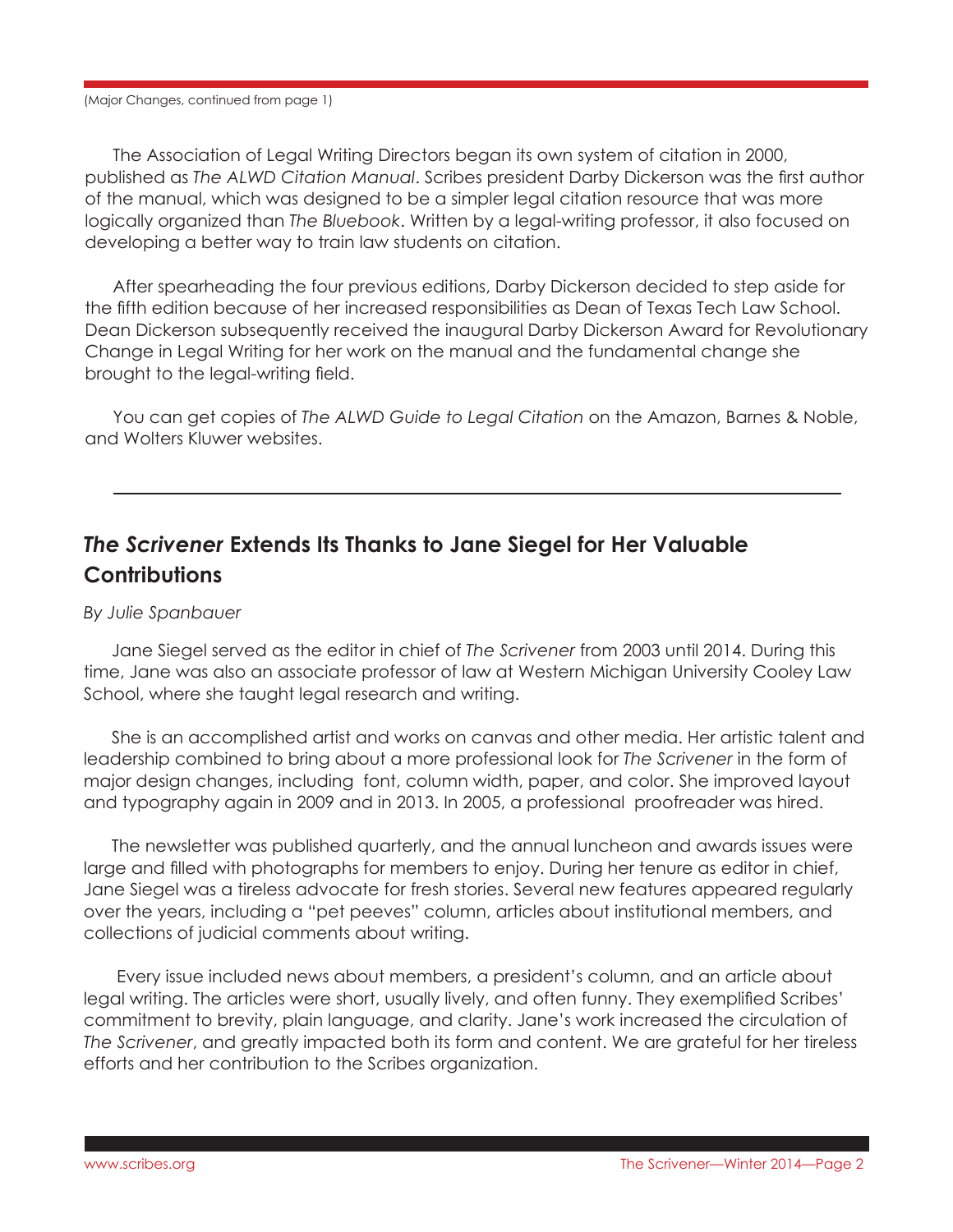# **Big Thanks to Norm Plate**

*By Joe Kimble*

One day in 2009, I sat down with Norm Plate to spring a request on him. Four years earlier, while already serving as the editor in chief of *The Scribes Journal of Legal Writing*, I had agreed to also step in as the executive director. Now I needed help.

Norm accepted within 24 hours—much to my relief and, as it turned out, much to the benefit of Scribes. Norm served as the executive director for the next five and a half years (until recently turning over the reins to Brad Charles). And Norm did the job with great dedication, efficiency, and aplomb.

Even Scribes members probably don't appreciate how much work is involved in administering our organization—preparing all the letters, coordinating the committee work, organizing the annual board meeting and annual members' meeting, making sure the website is up to date, keeping track of the finances, and dealing with countless smaller matters as they arise. Little recognition attends any of this work, but Scribes depends on it, and Norm Plate always delivered. Scribes could not have had a better (or more engaging) person in place.

Among the specific accomplishments that Norm can be proud of are the following:

- He presided over one of the most prosperous periods in Scribes' history; reserves increased every year and increased more than \$50,000 in total during his five and a half years.
- He collected records from former executive directors and oversaw the archiving of all Scribes records in the library at Western Michigan University Cooley Law School.
- He updated and redesigned all our awards to make them less expensive and more modern.
- He created and designed the President's Award to honor our former presidents.
- With Rebecca McAlpine (see below), he created a calendaring program with a timeline to ensure that all tasks are carried out in a timely manner.
- He helped create a new, more dynamic and user-friendly website.
- He wrote the *Scribes Policies & Procedures Manual*.
- He rewrote the Scribes reimbursement policy.
- He represented Scribes at many legalwriting conferences and events.

I'm sure that Norm would want me to mention the help he received from Scribes' longtime administrative assistant, Rebecca McAlpine. She handles the day-to-day details. Rebecca ("Becky" to me) is as conscientious as they come, and those of us who work with her know that Scribes is dear to her heart. She has now served for almost ten years. Regardless of what the future brings, Becky will hold an honorary place in our history.

Finally, a salute to Western Michigan University Cooley Law School. Cooley supported the *Scribes Journal* through seven issues and supported the administrative office for ten years. In a word, the debt that Scribes owes is unrepayable.

The debt to Norm Plate may not be on that order, but it's on a high order indeed. Since Norm has a theater background, perhaps this will do for applause: "I can no other answer make but thanks, and thanks." The same goes for Scribes.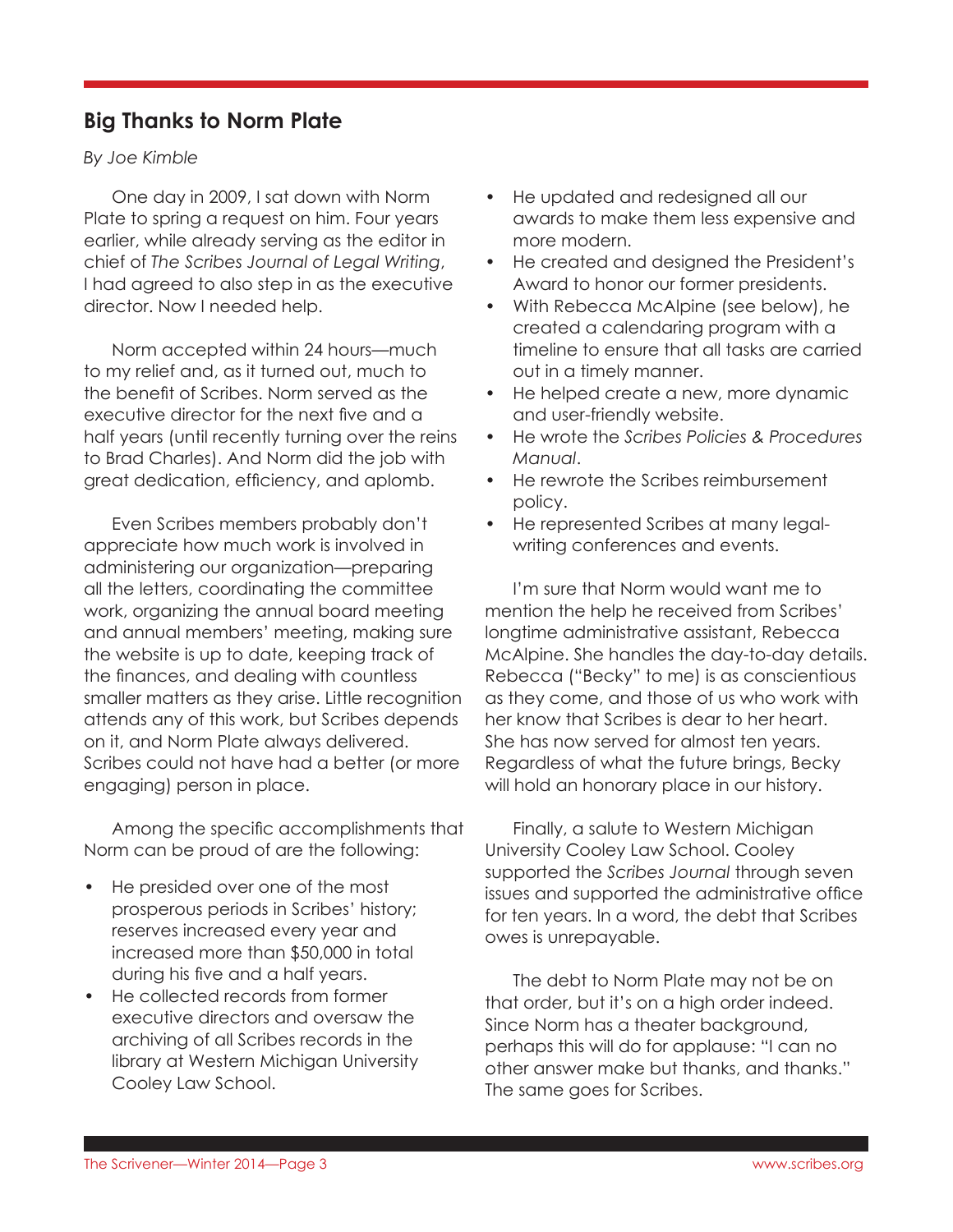# **A Tribute to Beverly Burlingame**

*The Scribes community suffered a loss with the passing of Beverly Burlingame in September*  2014. Her many accomplishments are best summarized in the eulogy delivered by her friend *Bryan Garner at Beverly's memorial service.*

# **Eulogy for Beverly Ray Burlingame**

29 September 2014

As anyone who knew her can attest, nothing about Beverly Ray Burlingame was common—except perhaps her fanaticism about the Dallas Cowboys. But even that had uncommon origins, as I'll try to explain in due course.

Beverly was tenderhearted and sensitive. At one point in the late 1990s, she became rescue central for hurt squirrels in Dallas. We once talked on the phone when she had three baby squirrels in a file cabinet at her office at Thompson & Knight. She would feed each one with an eyedropper. When I told her that she was probably violating both her building's and her law firm's policy, she was undaunted. She knew that those little lives depended on her. Still, she was concerned that various secretaries and colleagues might have had heard some squeals and pips emanating from her office. Her house soon became a menagerie of recuperating squirrels, raccoons, and birds. When she released her little charges into the wild, her joy was always visibly commingled with agony at the loss.

Beverly had a prodigious intellect and a keen wit. She was the best law student I ever taught, and I gave her the highest grade of the students I had in my years on the University of Texas law faculty. She liked to remind me that it was the second-lowest score she received at UT Law.

She was one of the most fiercely dedicated people I have ever known. In the spring of 1990, she saw me working late in the Tarlton Law Library—laboring to produce the very first issue of *The Scribes Journal of Legal Writing*. She immediately offered to help, and proceeded to spend much of the next two weeks fact-checking and editing every piece of the *Journal*, despite her own punishing workload as a law student.

One of the publications in that first issue of the *Journal* was her own essay—her final paper for my course—entitled "Reaction and Distraction: The Pronoun Problem in Legal Persuasion." She vehemently rejected my suggestion that the piece be called "Sex and the Singular Pronoun." She would have none of it. In retrospect, I know that her title was better.

By the second-annual issue of the *Scribes Journal*, which appeared in 1991, I had made Beverly executive editor. Having just finished her prestigious clerkship with Judge Duhé of the Fifth Circuit, whom she adored, she had joined Thompson & Knight. Even as a first-year associate, she took charge of all the *Scribes Journal* book reviews. She wrote them singlehandedly for the next 16 years—long after she had made partner in the late 1990s. Her book reviews were always imbued with her incisive intellect, and they made her judgment the acid test for pedagogy in effective legal writing.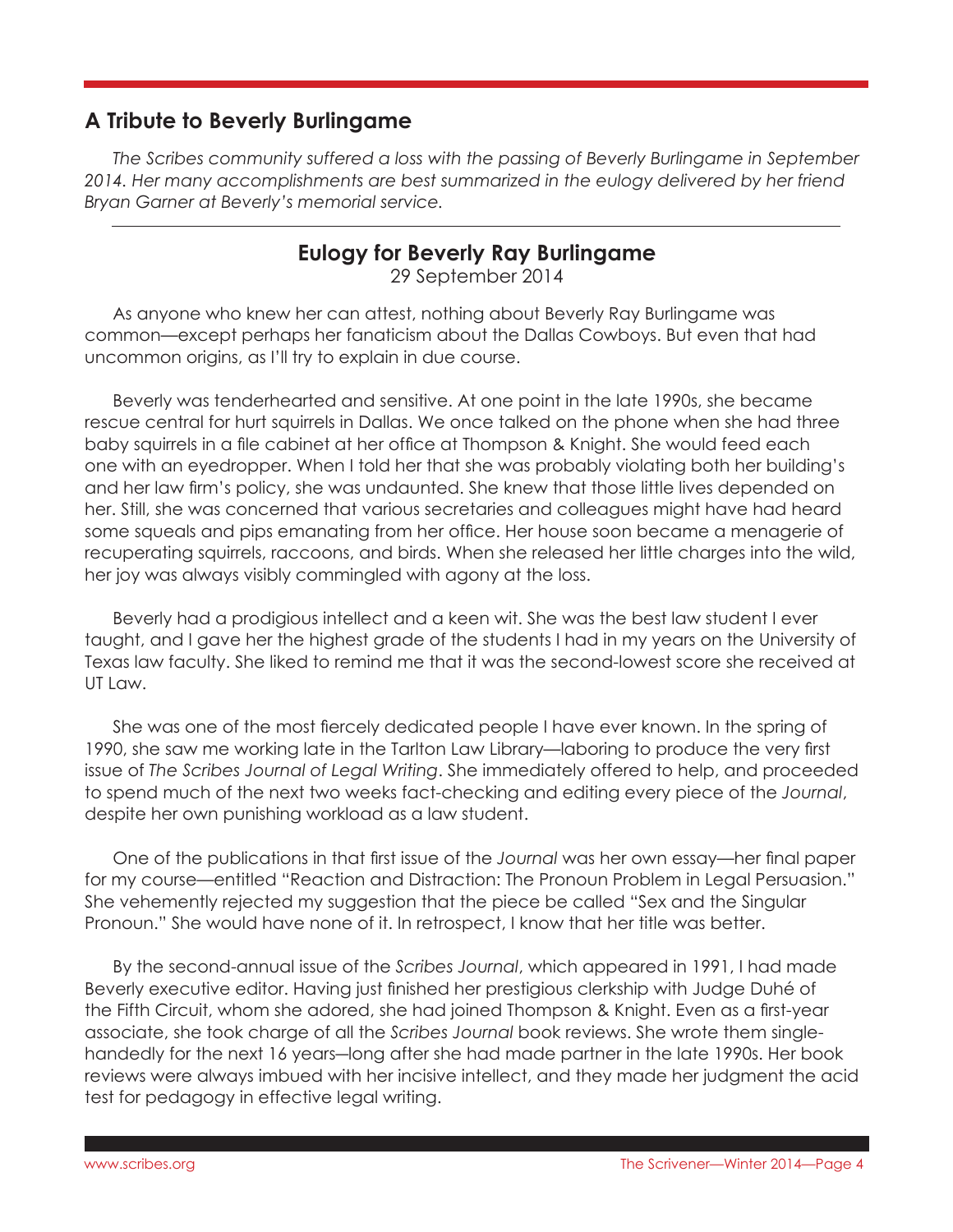She was fearless. About one book, she wrote in 1991:

*The book abounds in writing weaknesses, including incorrect words (*proscribe *for* prescribe*), incorrect pronouns (*which *for* that*), and agreement errors (*they *in reference to a singular witness). Its most distracting stylistic attribute is rampant virgules. Hundreds of times the author uses* s/he *and* his/her*―and, on one memorable occasion,*  his/her/its/their*. But by far his most outrageous word is* s/he/ it*. This creation is truly unspeakable, except perhaps in a barn.*

In another review in the mid-1990s, the subtitle of the book was *Getting It Right, and Getting It Written*. Beverly wrote that the authors got almost nothing in the book right. So she concluded, "At least they got it written."



*Beverly Burlingame*

Beverly would always come to the rescue of friends in need. You all have memories of that. Shortly before the seventh edition of *Black's Law Dictionary* became due to the publisher on an expedited schedule, Beverly announced to her colleagues at Thompson & Knight that she would be taking two weeks' vacation. She spent up to 18 hours a day editing and proofreading the dictionary—and prodding all my staffers to higher levels of excellence. She contributed enormously to the quality of that edition, and to every edition that will ever follow.

Beverly was a great lawyer. Her briefs are quoted more copiously in my book *The Winning Brief* than those of any other lawyer. Six of her briefs are reproduced in part or in full. Her Fifth Circuit brief in *Alvarez v. Lakeshore Medical Center* is reproduced in full as Appendix B4 in *Legal Writing in Plain English* as a model of sound thinking joined with eloquence. It's an extraordinary brief, well beyond the abilities of most appellate lawyers. Her briefs were selected from among thousands of candidates.

My voluminous correspondence file is studded with strange and fascinating memos from Beverly. In 1995, I opened a fan letter addressed to *The Scribes Journal* and directed to Beverly's attention. I apologized for opening her mail. She faxed me an odd memo with the subject "Recent Correspondence." It said:

*Bryan—I find it hard to accept your explanation that in going about your usual business, you illegally opened my mail. I believe, instead, that the act may be attributable to your love of secrecy—it is, after all, your failing. I can't find a single sincere sentence in the letter not addressed to me. It's a masterpiece of deception. Warmly (really), Beverly*

I would find this inscrutable today except that I wrote a note to myself at the bottom: "This fax came to me two days after I recommended Jethro Tull's 'Under Wraps' album to Beverly. Most of the words that she uses in this note come from songs on that album."

*(continued on page 6)*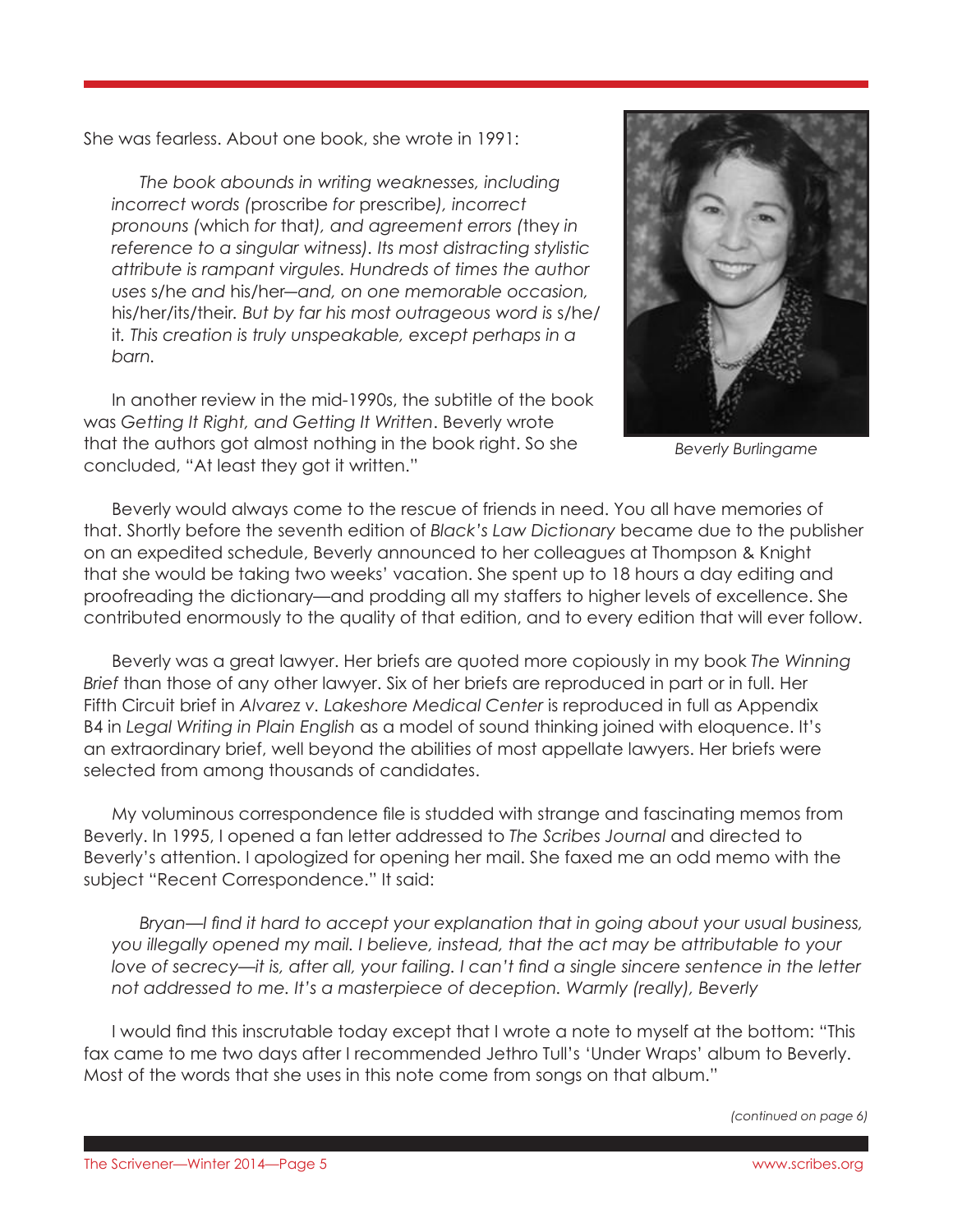#### (Tribute to Beverly Burlingame, continued from page 5)

Like me, Beverly was a fan of Jethro Tull. And in 2002, we attended the Jethro Tull concert together at the Bass Performance Hall in Fort Worth. It was one of the most memorable times I had with her. As a gifted pianist herself, she could appreciate the virtuosity of Ian Anderson. And she knew all the lyrics.

Beverly was for many years the general counsel of my company, LawProse. I thought of Beverly as the most effective lawyer I knew because she was incisively intelligent and outworked everyone else. My wife Karolyne and I last saw her a month ago, as we were advising a client who had a real-estate problem. Beverly served as our cocounsel that day, dispensing her characteristically sensible advice as we helped solve the client's problem.

During our marathon sessions on the *Scribes Journal* in the 1990s, Beverly and I became confidants. Her travails in this world were great―as great as anyone's. But she never complained. Now her woes are at an end.

She loved her family intensely―her mother, her brother Tom, her sister JoAnne, her nieces Erin and Kaitlyn, and her nephew Daniel. She loved Thompson & Knight and her colleagues there, especially her mentors Schuyler Marshall (in the early days) and Bruce Sostek.

In 1996, she wrote me a letter that ended: "I realize that my devotion to the Dallas Cowboys is glaringly inconsistent with my views about violence and women's rights. But bonds between little girls and their fathers are impervious to reason."

For the many people who loved you, Beverly, the bonds between us and you are impervious to death. We love you.

> Either write something worth reading or do something worth writing.

> > *~ Benjamin Franklin*

### **Would you rather receive this newsletter by e-mail?**

If the answer is "yes," please take just a minute to let us know. Send your "yes" to Rebecca McAlpine at **remac4253@gmail.com**. Don't bother if the answer is "no." And if you've already told us your preference, thank you!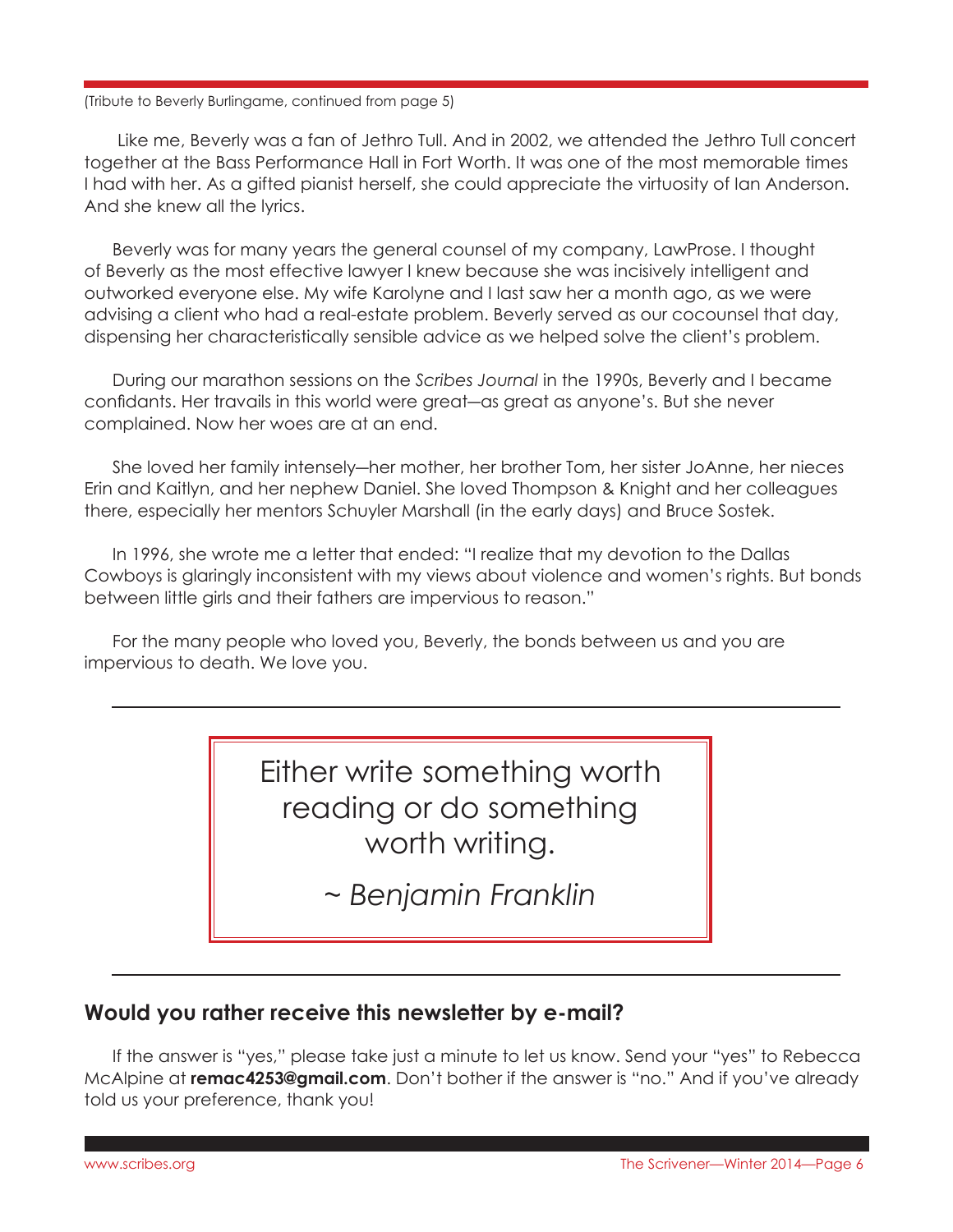## **Lincoln on Legal Writing?**

 *Artist Talmage Boston presented his interpretation of Abraham Lincoln's view on writing at the 2014 Scribes Annual Meeting held in Boston. While best performed by the artist himself, his advice is nonetheless of interest to Lincoln scholars and legal writers alike. The presentation's text has been edited for inclusion in this issue.*

# **What Lawyers Can Learn from Abraham Lincoln About Communication**

*By Talmage Boston*

Good afternoon. Ben Franklin once said that there are only two things we can count on with absolute certainty: death and taxes. Since Ben's time, I think we've added one more category to his list. You ask: What could possibly be as certain as death and taxes? Answer: The American people's love affair with Abraham Lincoln. And that will never go out of style, since the many lessons of his amazing life are timeless.

Whether we're devouring Doris Kearns Goodwin's *Team of Rivals* or being mesmerized by Daniel Day-Lewis's Oscarwinning portrayal of Lincoln in the recent film, the American people have always maintained and will always maintain a deep appreciation for all things Lincoln, particularly what he said and what he wrote. Although people these days often call Ronald Reagan "The Great Communicator," the Gipper would be the first to acknowledge that neither he nor any other occupant of the White House was a world-class communicator on the order of Abraham Lincoln.

How did he do it? What were Lincoln's most important tools in his communications toolkit? First, precision in his choice of words. Philosopher and Columbia University Dean Jacques Barzun, in his landmark essay "Lincoln the Literary Artist," recognized:

Something of Lincoln's greatness as a communicator obviously came from

the practice of legal thought—which encourages precision through the imagining and the denial of alternatives. The language of the law foresees doubt, ambiguity, confusion, stupid or fraudulent error, and one by one—it excludes them. . . .

The great compression of Lincoln's language came after he had, lawyerlike, excluded alternatives, and hit upon right order and emphasis.

In three words, Strunk & White's Rule 13 encapsulates the essence of what Dr. Barzun was saying about Lincoln's focus on precision: "Omit needless words." And with precision came clarity.

In his book *Lincoln: The Biography of a Writer*, Fred Kaplan creates this dazzling word picture to describe the clarity of Lincoln's communications: "They were marked by tight sentences that flowed from a thoroughly prepared mind. His words were like a perfectly focused camera image; like looking through 100 feet of clear water; marked by transparent honesty."

Proof of Lincoln's precision and clarity was also observed by Douglas Wilson, in his book *Lincoln's Sword: The Presidency and the Power of Words*, when he identified Lincoln's response to someone's proposed editing of his famous Cooper Union speech before

*(continued on page 8)*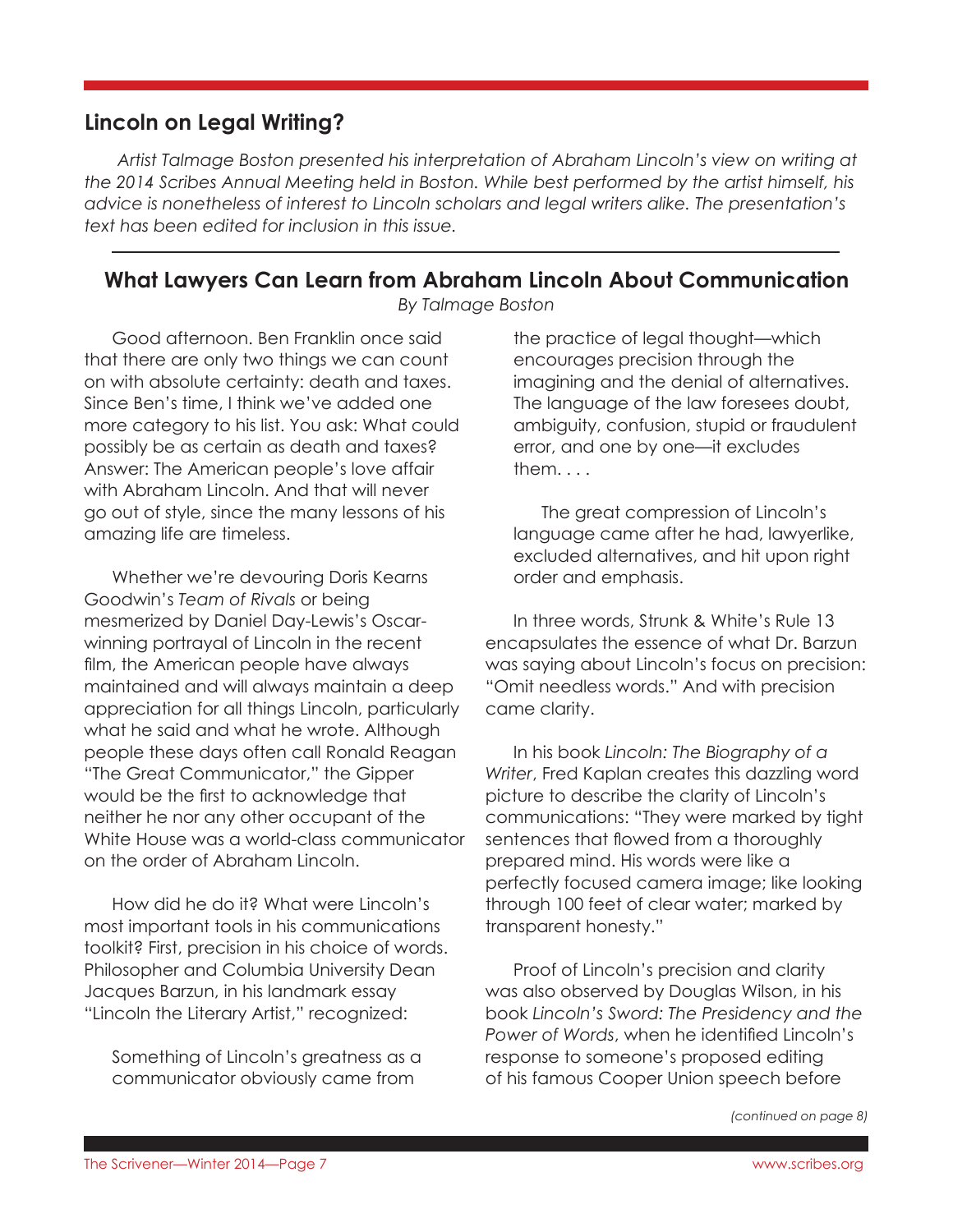#### (Lincoln on Writing, continued from page 7)

it was published. Lincoln told the editor his thoughts, to the point of zeroing in on the minor details in his text:

I do not wish the sense changed, or modified, to a hair's breadth. You, not having studied the particular points as closely as I, can not be quite sure that you do not change the sense when you do not intend it. For instance, in a note at bottom of first page, you propose to substitute "Democrats" for "Douglas." But what I am saying there is *true* of Douglas, and is not true of "Democrats" generally; such that your proposed substitution would be a very considerable blunder. On page 5, your proposed insertion of "residences," though it would do little or no harm, is not at all necessary to the sense I was trying to convey. The striking out "upon it" leaves the sense too general and incomplete. The sense is "act as they acted *upon that question*"—not as they acted generally.

Historian Wilson concludes that Lincoln's response to the editor showed "his complete attention to the nuances of his own writing, and his thorough focus on using words to achieve maximum clarity."

The second important virtue in Lincoln's communications: his acute sense of audience, which allowed him to speak his listeners' language, empathize with them, touch their hearts, and, with all those factors working together, change their minds. When in front of juries, Lincoln connected with them using his down-home, commonfolk touch, engaging them with colloquial words and images they understood. He once counseled a young lawyer on how best to present to a jury: "Don't shoot too high; instead shoot down low, and the common people will understand you." Judge John M.

Scott, before whom Lincoln often appeared, recognized that besides his "shoot down low" common touch, Lincoln also got juries going his way by staying in a mode of humility throughout a trial. Judge Scott said, "An attorney makes a grave mistake if he puts too much of *himself* into his argument before the jury or before the court. In the cases he tried in my court, Mr. Lincoln kept himself in the background and apparently assumed nothing more than to be an assistant counsel to the court or the jury on whom the primary responsibility for the final decision of the case in fact rested." So in talking to juries, Abraham Lincoln "shot low" and stayed humble.

In his political speeches, Lincoln had to present to a different kind of audience than a jury. In those circumstances, he no longer "shot down low." At Cooper Union, in the "speech that made him President," in February 1860, his audience was made up of New York City's political and civic elite. They were the Republican Party leaders in New York and came to see and hear Lincoln to determine whether he was a viable candidate for their party's presidential nomination later that year. For them, Lincoln decided to give a scholarly presentation, filled with tightly organized facts, knowing that it would be the best approach for convincing an intellectual audience. Upon hearing this type of speech, chock-full of credible evidence, the highbrow crowd would have no doubt that they had been in the presence of a man with formidable intellect and authentic linguistic talent. On this occasion, because Lincoln knew his audience, he didn't use his jury touches of humor, anecdote, and the colloquial.

The Cooper Union speech was almost 8,000 words and took 90 minutes to deliver. Lincoln's fact analysis was constructed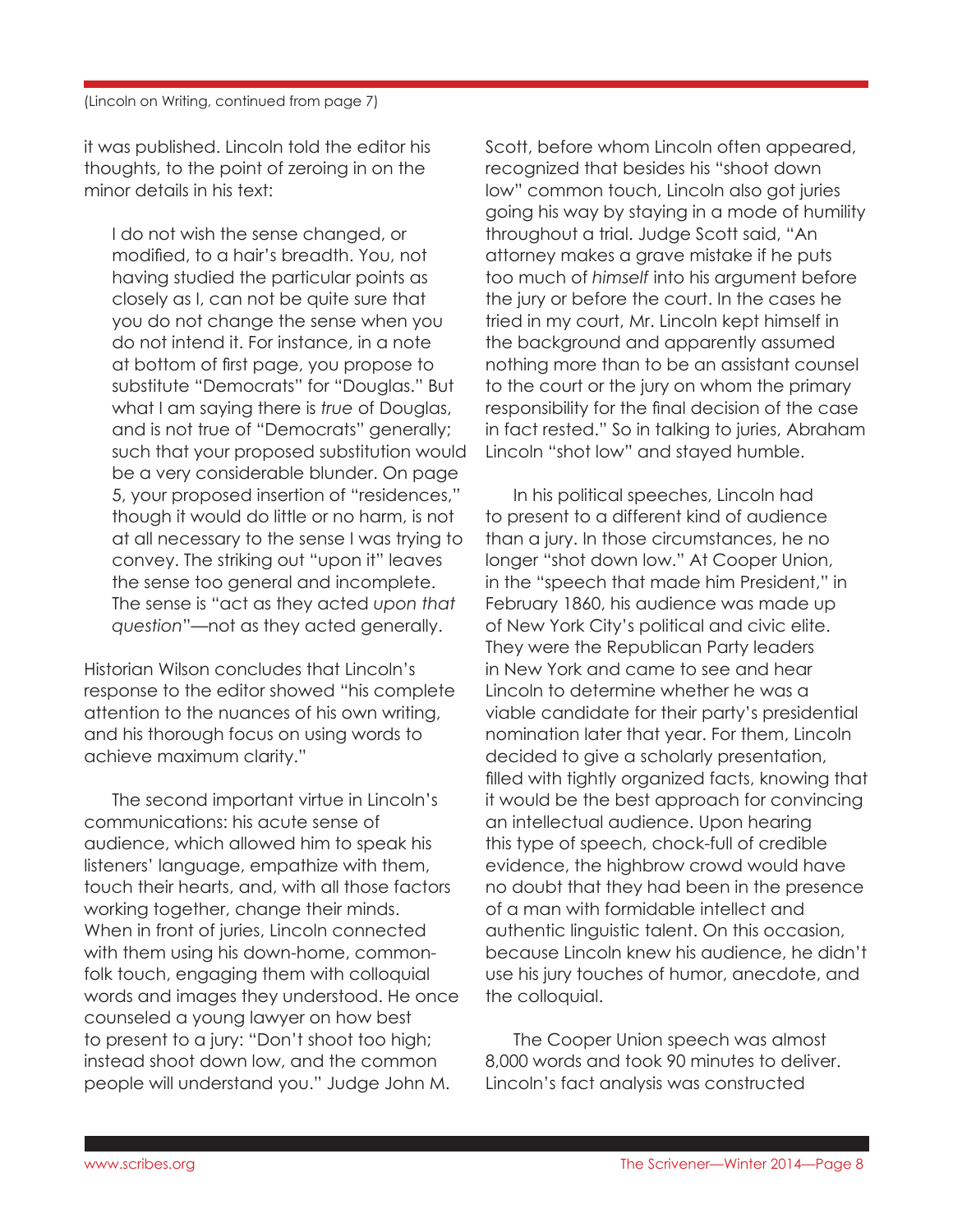to show that his longtime foe Stephen Douglas (whom everyone regarded as the Democratic Party's front-runner for the presidential nomination in 1860) had been wrong when he spoke publicly during the past six years in support of the Kansas-Nebraska Act, saying that our founding fathers had favored the expansion of slavery. Here's how Lincoln, after engaging in exhaustive research, disproved Douglas's claim at Cooper Union. He pointed out that the Constitution had been signed by 39 men. Of those 39, after the Constitutional Convention, 23 had served in one legislature or another, and had had occasion to vote on the issue of slavery expansion. And 21 of the 23 had voted against the expansion of slavery; of the remaining 16, who had no voting record on the issue, 15 (through their speeches and letters) had left a clear record that they also disfavored the expansion of slavery. Thus, in his Cooper Union speech, Abraham Lincoln, master litigator, essentially cross-examined all 39 men, one by one, and proved that 36 of them had clearly disfavored slavery's expansion. Displaying that kind of persuasive oratory star power at Cooper Union, Abe Lincoln began his high-speed journey toward the presidency, after proving conclusively that Stephen Douglas's main argument, which he planned to use extensively in the 1860 presidential election, was false.

Another example of Lincoln's tailoring his communication to a specific audience can be seen in his Emancipation Proclamation, a purely legal document that Lincoln knew would have to withstand Supreme Court challenge. And he knew he was operating on somewhat shaky constitutional ground, with no precedent to support his action. How did the President have the power to proclaim emancipation? Didn't the emancipation of slaves require congressional approval?

Lincoln addressed those questions head-on, at the end of the Emancipation Proclamation, saying that it was "an act of justice warranted by the Constitution upon military necessity." The document reads like a bill of lading. There's no eloquence in the Emancipation Proclamation. There's no humor. It reads like fine-print boilerplate in a commercial contract. Short, legally airtight. No frills at all. Here's an excerpt:

That the Executive will, on the first day of January aforesaid, by proclamation, designate the States and parts of States, if any, in which the people thereof, respectively, shall then be in rebellion against the United States; and the fact that any State, or the people thereof, shall on that day be, in good faith, represented in the Congress of the United States by members chosen thereto at elections wherein a majority of the qualified voters of such State shall have participated, shall, in the absence of strong countervailing testimony, be deemed conclusive evidence that such State, and the people thereof, are not then in rebellion against the United States.

The final example of Lincoln's versatility in matching his speech to a particular audience came in his major addresses. In these, he used full-blown eloquence with poetic language ("with malice toward none, with charity for all, with firmness in the right as God gives us to see the right") and few words, accentuating the premise that is validated in communication every single day, then and now:

But, in a larger sense, we can not dedicate—we can not consecrate—we can not hallow—this ground. The brave men, living and dead, who struggled here,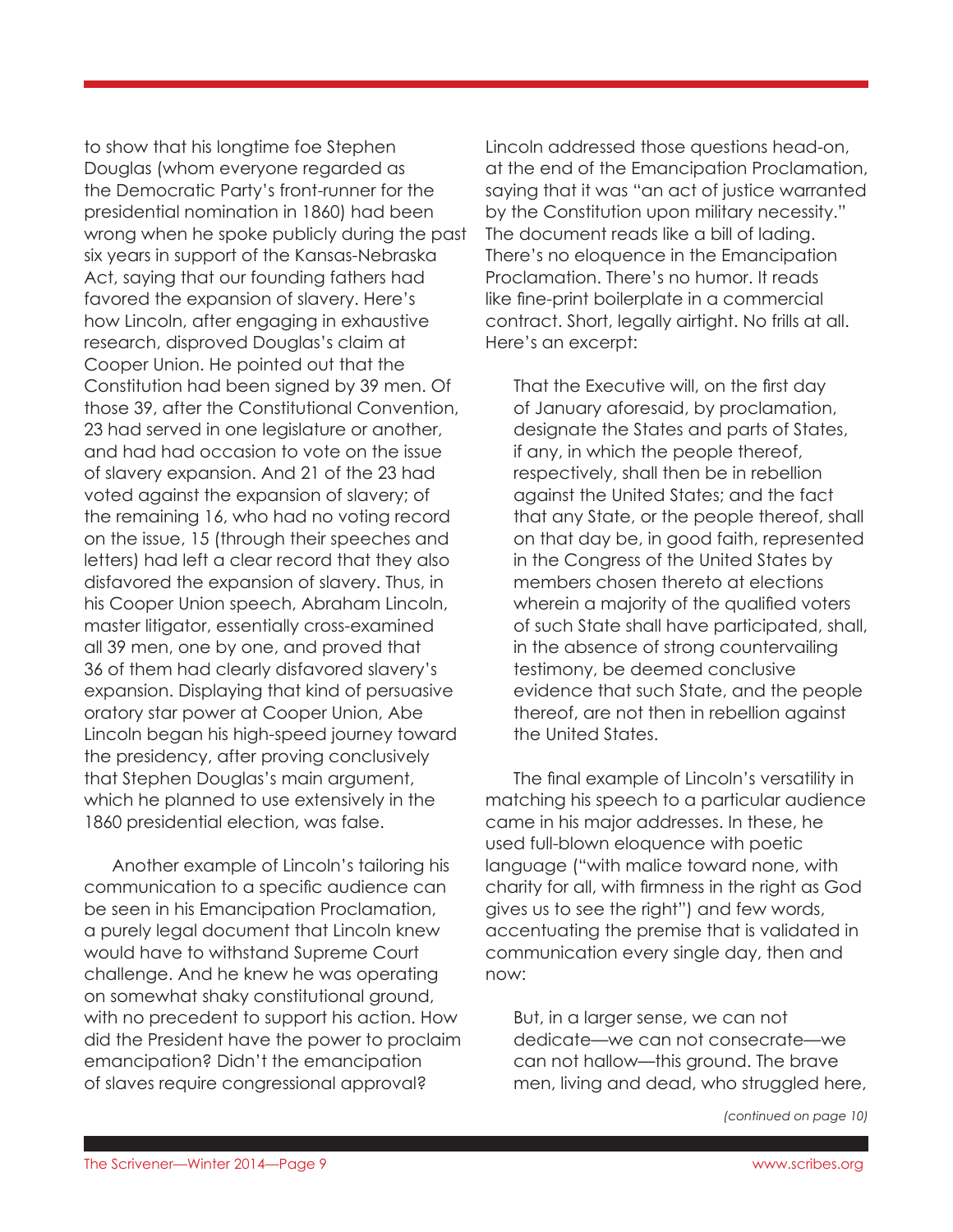have consecrated it, far above our poor power to add or detract. The world will little note, nor long remember what we say here, but it can never forget what they did here.

Less is more. In the Gettysburg Address (275 words) and Second Inaugural Address (701 words), the substantial majority of words were of one syllable. Think of Abraham Lincoln's different audiences; think of his different linguistic approaches to them.

The third tool in effective communication used by Lincoln: no misrepresentations or overstatements. "Honest Abe" Lincoln was wired for truth. Not only from an integrity standpoint, but also from a communications standpoint, he knew that truth was essential to credibility, and credibility is lost when it's clear that a speaker is playing fast and loose with facts. In what is an unfortunate reality about lawyers in the 19th, 20th, and 21st centuries, Abraham Lincoln stood out from his contemporaries because he always accurately stated his opponent's argument, whether in court or in political debates, before he began refuting it.

The fourth communications tool: When in the business of persuading, Lincoln spoke with an impassioned tone that emanated from the sincerity of his convictions. Lincoln's lifelong political hero was Henry Clay. Historian Douglas Wilson located where Lincoln had once spoken of the key to Clay's power as an orator. In praising Clay, Lincoln was also describing his own aspiration for the ideal tone to project whenever the time came for him to take the podium and persuade.

Mr. Clay's eloquence did not consist in elegant arrangements of words and sentences; but rather of that deeply earnest and impassioned tone, which can

proceed only from great sincerity and the speaker's thorough conviction in the justice and importance of his cause. This it is, that truly touches the chords of human sympathy.

Note: An "impassioned tone" is not an emotional exhortation. As Dr. Barzun points out in his assessment of Lincoln's literary artistry: "He never seemed to have considered it within his power to convince by disturbing others' judgment using his emotions."

The fifth tool: Lincoln built rapport with all his audiences using wit, but with calculated restraint. Here are two examples of the Lincoln wit that he used in his speeches: "I was once running for local office, when I came to a blacksmith shop. 'Sir,' I asked, 'will you vote for me?' 'Mr. Lincoln,' said the blacksmith, 'I admire your head, but damn your heart!' To which I replied, 'Sir, I admire your candor, but damn your manners!'"

Here's another example of Lincoln's wit: A senator was once conversing with the President and became annoyed by Lincoln's propensity to divert attention from the serious subject on the Senator's mind by Lincoln's allusions. "Mr. Lincoln," said the Senator, "I think you would have your joke if you were within a mile of hell." "Yes," said the President, "that's about the distance from here to the Capitol."

Lincoln's sixth and final skill that empowered his communications was identified by Jacques Barzun, who encouraged those analyzing Lincoln's writings: "Let his choice of words, the rhythm and shape of his utterances, linger in the ear. When you do that, you begin to feel as he did. His extraordinary power was to make his spirit felt."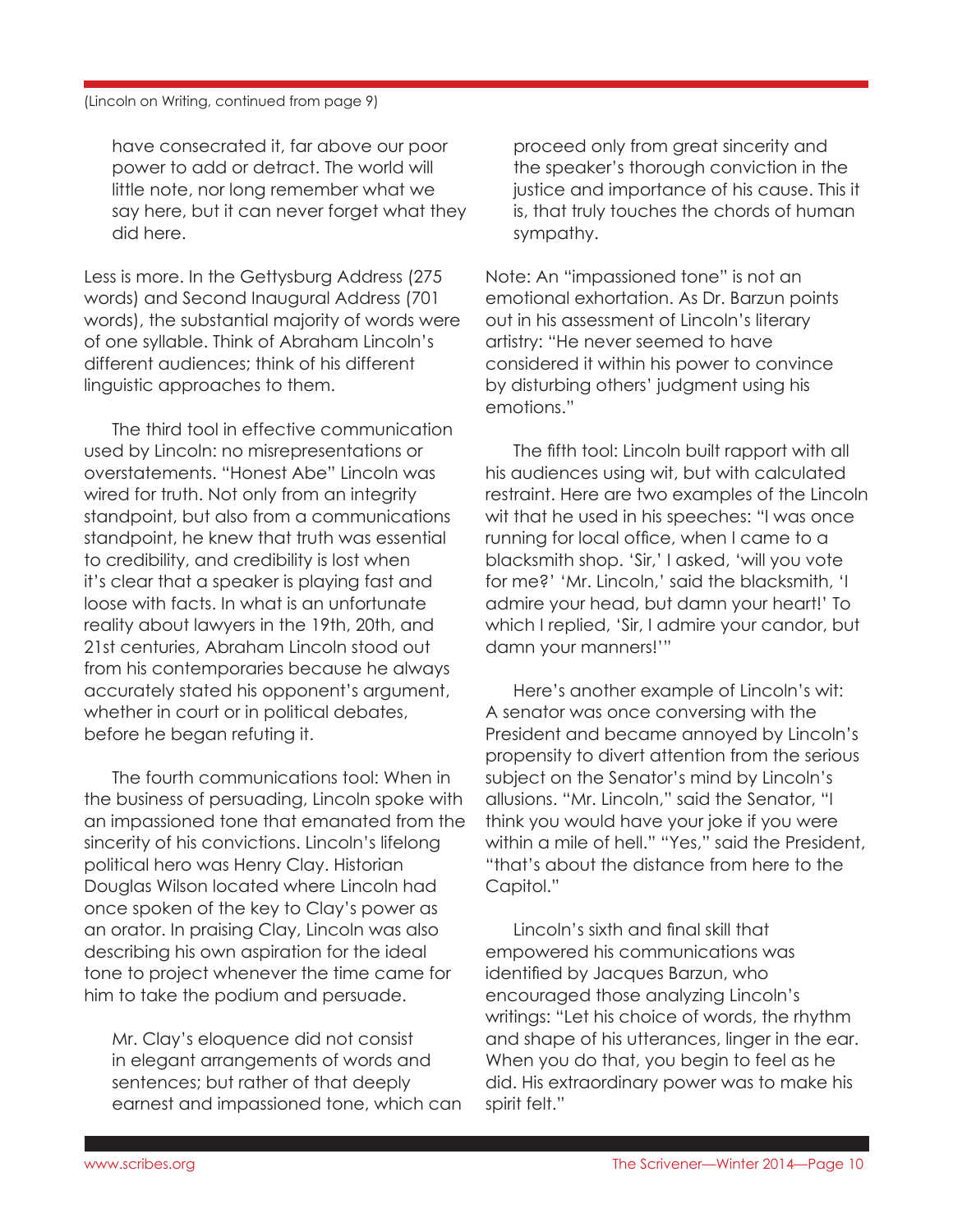So those were Abraham Lincoln's six communications tools that we can all learn from. What did Lincoln do to develop these six tools of word precision, acute sense of audience, refusal to misrepresent or overstate, impassioned but not emotional tone, calculated wit, and rhythmic, deliberate cadence? Dr. Barzun answers the question this way: First, "He acquired his power over words in the only two ways known to man by reading and writing—from the King James Bible, Shakespeare, Bunyan's *Pilgrim's Progress*, and Aesop's Fables—these are the books from which a genius like Lincoln would extract the lesson of terseness and strength."

Remember that: Terse precision and strength go hand in hand. Again, less is more!

Dr. Barzun observes: "Lincoln was maniacal in condensing any matter into the fewest words." This was a telegraphcomposing mind-set: shorter equals less costly. Barzun gives these two examples:

John Fitzgerald, eighteen years of age, able-bodied, but without pecuniary means, came directly from Ireland to Springfield, Illinois, and there stopped, and sought employment, with no present intention of returning to Ireland or going elsewhere. After remaining in the city some three weeks, part of the time employed, and part not, he fell sick, and became a public charge. It had been submitted to me, whether the City of Springfield, or the County of Sangamon is, by law, to bear the charge.

Turn, then, to that horror-striking scene at St. Louis. A single victim was only sacrificed there. His story is very short; and is, perhaps, the most highly tragic of anything of its length that has ever been witnessed in real life. A mulatto man by the name of

McIntosh was seized in the street, dragged to the suburbs of the city, chained to a tree, and actually burned to death; and all within a single hour from the time he had been a freeman, attending to his own business, and at peace with the world.

Lincoln's second developed habit for his six tools of effective communication: thorough preparation. He avoided spontaneity whenever possible. In composing his First Inaugural Address, Lincoln wrote the first draft in solitude, after exhaustive research. A friend said that Lincoln "locked himself up in a room upstairs over a store across the street from the State House," where he could work "cut off from all communication and intrusion." Then he engaged in multiple edits until he had an almost-final draft; then he received input from others; and only then did he complete his final draft.

That's the kind of thorough preparation required before anyone has the power to deliver world-class prose.

I'll close with a quote from Ralph Waldo Emerson, a man generally recognized as America's most influential writer of the 19th century. Here's Emerson's evaluation of Abraham Lincoln's writing, as one word master paid tribute to another: "What pregnant definitions; what unerring common sense; what foresight; and, on great occasion, what lofty, and more than rational, what humane tone!"

Wouldn't we love it if someone said that about *our* communications?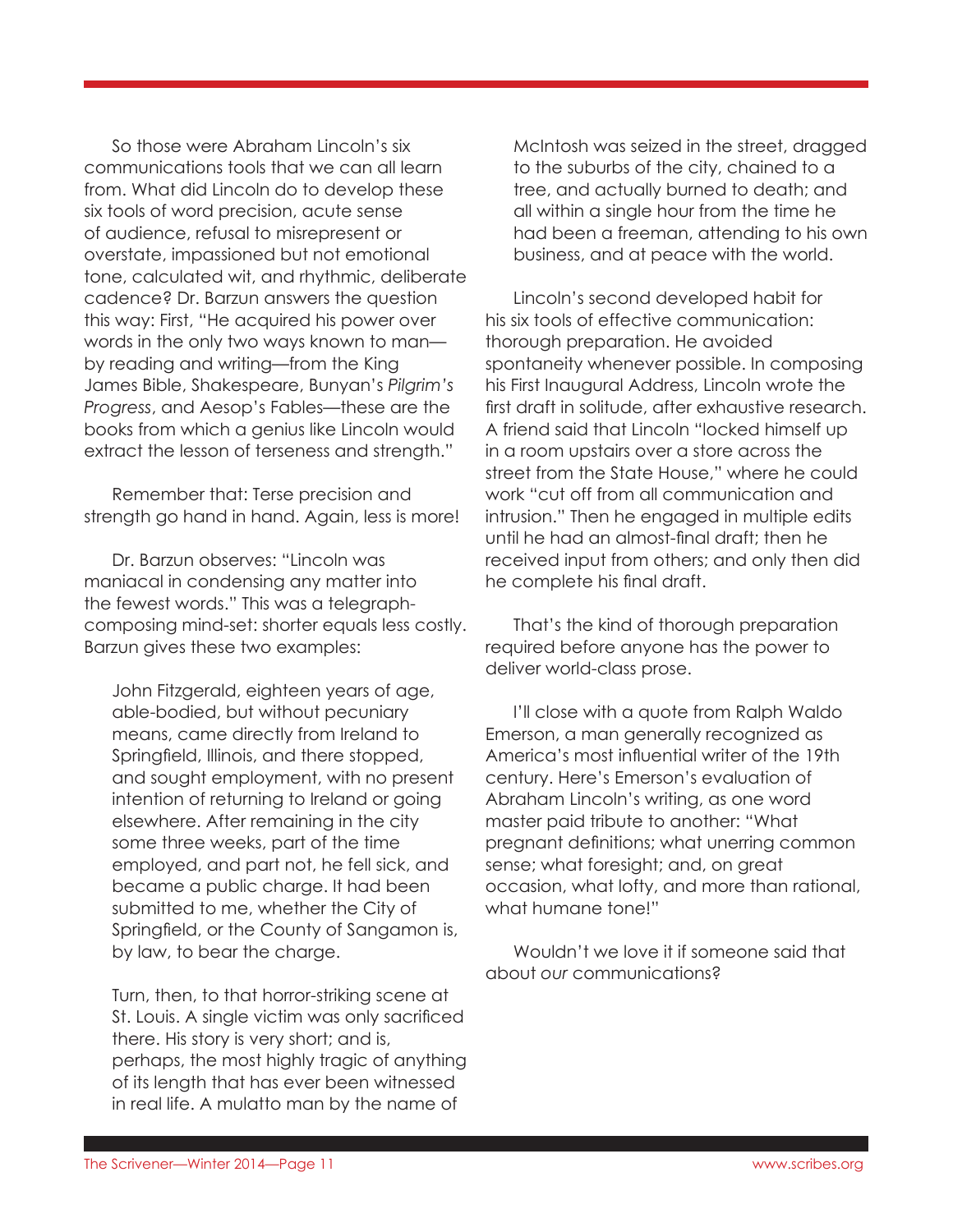# **Mark Wojcik Honored by the AALS for His Service to Legal Writing**

### *By Kimberly Hoist*

This year, the AALS Section on Legal Writing has named Professor Mark Wojcik, Scribes board member and treasurer, as the recipient of its annual award for his service to the profession. The purpose of the AALS Legal Writing Section Award is to honor an individual for outstanding contributions to the field of legal writing, reasoning, and research. The criteria for the Section Award are service, scholarship, and legal-writing program design or other activity valuable to the advancement of the field of legal writing. Mark has been an active and supportive member of the Section throughout his career. Mark received two separate nominations for the Section Award, including 27 different nominators from over a dozen different law schools as well as a practicing attorney. These numbers are impressive on their own, but they are just a speck in comparison to the impressive volume of Mark's accomplishments.

Rather than recount each of Mark's accomplishments, let's take a look at some of the themes that arise from an examination of his work. One key theme is engagement. Mark is highly involved in numerous organizations in a variety of fields on the local,

national, and international levels. Related to engagement is leadership. Mark rarely just "shows up" when he joins an organization. More often than not, he takes on an active leadership role. As a leader, he is also an *innovator*—playing a key role in founding the Legal Writing Prof Blog, the Global Legal Skills Conference, the LWI One-Day Workshops, and so much more. In addition to all that, Mark is an impressive scholar, having written numerous book chapters, books, and articles throughout his career. His impact is *global* not only in terms of engagement, but also in his desire to improve the quality of legal education throughout the world.

Finally, and perhaps most impressive, Mark works as a *community builder* and great supporter of legal-writing faculty. One word that immediately jumps to mind to those who have had an opportunity to work with Mark is *inclusive*. If Mark is in charge of an event or a conference, one of his top priorities is to involve as many different voices as possible often encouraging new professors to present and take an active role in the event. In light of Mark's contributions, the AALS award is richly deserved.

*Mark E. Wojcik receives his award from the AALS Section on Legal Writing, Reasoning, and Research. Pictured here with him are Kim Chanbonpin (President-Elect of the Legal Writing Institute) and Dean John Corkery of The John Marshall Law School, Kim Holst (Chair of the AALS Section on Legal Writing, Reasoning, and Research), and John Thornton (Northwestern University).*

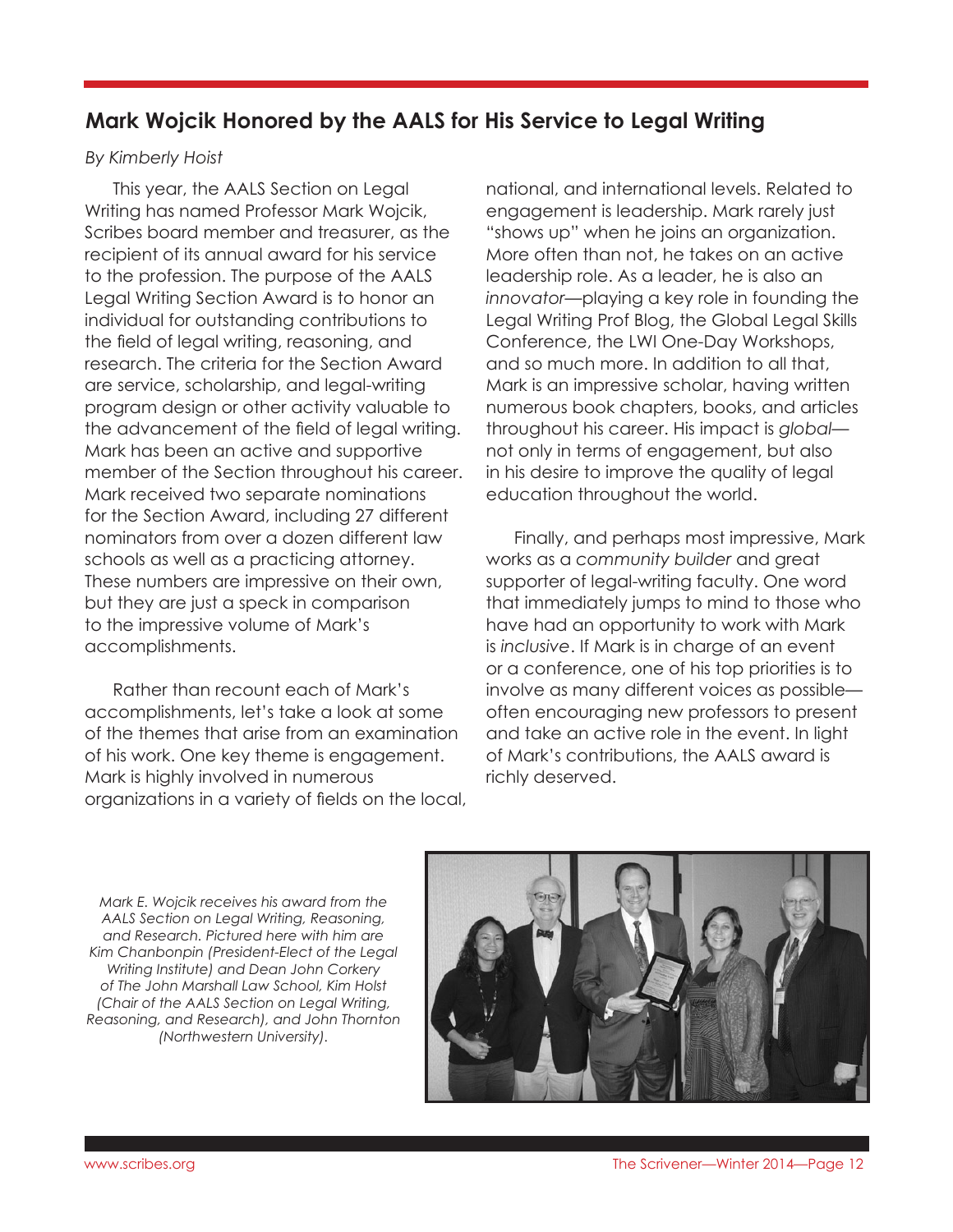# New Members

Ninfa Abad *New York, New York*

Syed Ali  *Pittsburgh, Pennsylvania*

Douglas Bauman  *Weston, Wisconsin*

Marques Berrington *Chicago, Illinois*

Daniel Borinsky  *Lake Ridge, Virginia*

Jeffrey Bowman  *Columbus, Ohio*

Heidi Brown  *New York, New York*

Chadwick Busk  *Rockford, Michigan*

Stephen P. Chawaga  *Haverford, Pennsylvania*

Rafael Chodos  *Topanga, California*

Douglas Cooper  *New York, New York*

Linda Cordaro *Connellsville, Pennsylvania*

Ingeborg Cox *Scottsdale, Arizona*

Patrick Dawson\* *Marietta, Georgia*

Stacey L. Dinser-Hohl *Hamburg, Michigan*

Susan Dobrich *Dowagiac, Michigan*

Denese Dominguez *Severn, Maryland*

Paul Finn\*  *Brockton, Massachusetts* 

Zaur Gajiev\*\*  *Calabasas, California*

\* Sustaining Member \*\* Student-Editor Member Brenda Flores Gehani  *Chicago, Illinois*

Okyeame Haley *New Orleans, Louisiana*

Charles Hill *Plano, Texas*

Lindi Hooks  *Baton Rouge, Louisiana*

Richard Hunt *Garland, Texas*

Ned Jaeckle  *Boulder, Colorado*

Linda Jones\* *Salt Lake City, Utah*

James R. Jordan  *Dallas, Texas*

Hugh Kantrud *Lake Elmo, Minnesota*

Michael Keenan  *Binghampton, New York*

Richard Keeton\*\* *Lubbock, Texas*

Robert Kelter *Chicago, Illinois*

Thomas Kenny\*\* *Washington, DC*

Jesse Kirchner  *Lansing, Michigan*

Craig LaChance  *Alexandria, Virginia*

Sarah Laubach  *Berkeley, California*

Charles Louther  *Royal Oak, Michigan*

Gregory Burr Macaulay *Herndon, Virginia*

Ilan Magyar  *Ashkelon, Israel* Donna Manvich *East Northport, New York*

Brian Melendez  *Minneapolis, Minnesota*

Carl T. Moller  *Melbourne, Victoria, Australia*

Brian Mone  *Brockton, Massachusetts*

Mark J. Nackman  *McLean, Virginia*

Elizabeth Neiberger  *Tallahassee, Florida*

Rosemary Gordon Panuco  *Florence, Arizona*

Carla Perron  *Richmond, Texas*

Peter Quinn  *Cabin John, Maryland*

Fran Rudich *Rye Brook, New York*

Sarah Ruhlen  *Syracuse, New York*

Kim Smith  *Grove City, Ohio*

Todd Smith\*\*  *Fort Worth, Texas*

Jen Sterling\*\*  *San Francisco, California*

Tom Weede  *Oro Valley, Arizona*

Edward M. Wenger *Washington, DC*

Xiaomeng Zhang  *Ann Arbor, Michigan*

Aaron M. Zigler  *St. Louis, Missouri*

Pamela Zimba *Oakland, California*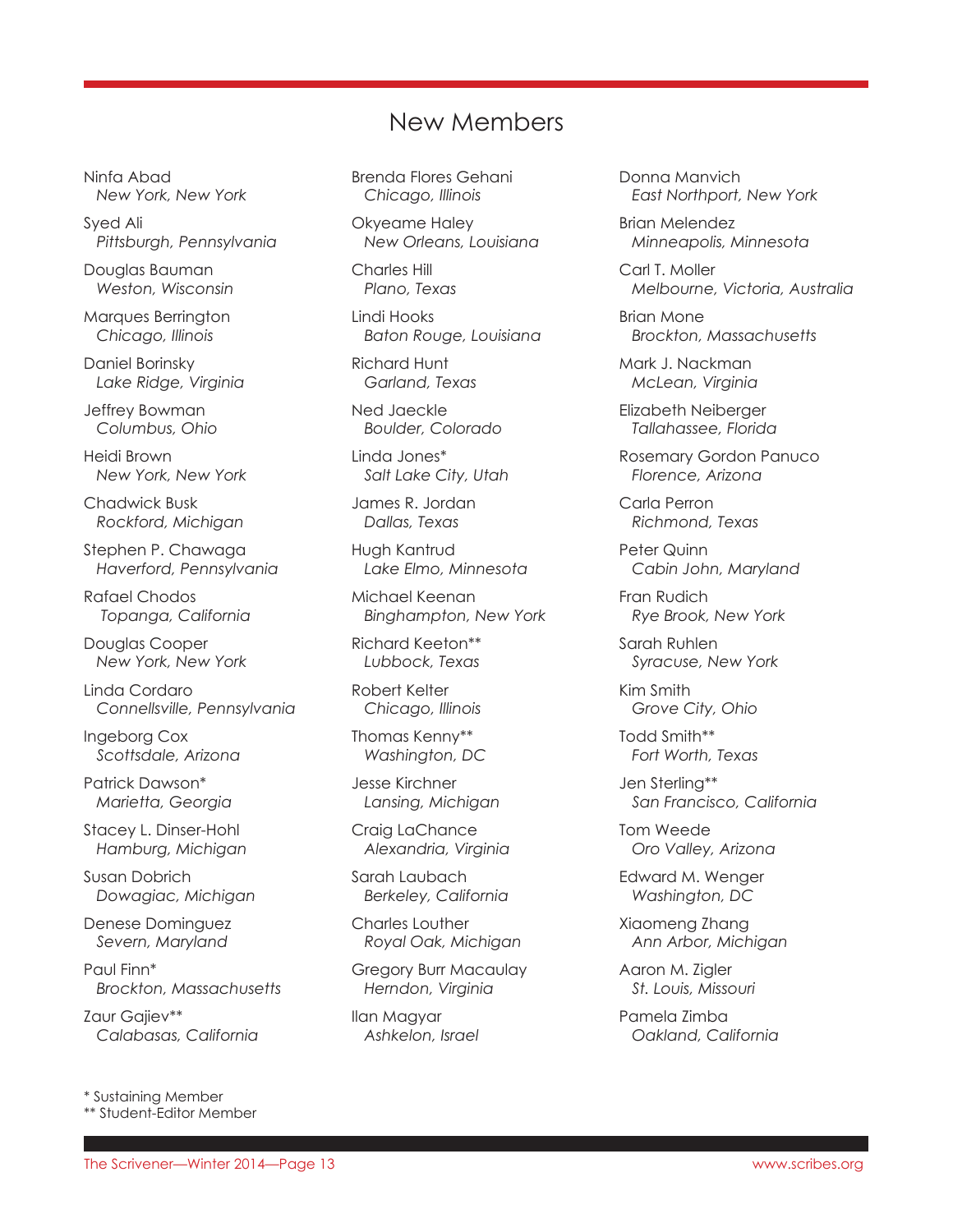# Sustaining Members

Mitchell E. Abbott *Los Angeles, California*

James W. Adams *Houston, Texas*

Sam Aucoin *Carencro, Louisiana*

Coleen Barger *Little Rock, Arkansas*

Linda L. Berger *Macon, Georgia*

Walter H. Bithell *Boise, Idaho*

Patrick Boucher *Aurora, Colorado*

Brandon L. Boxler *Montgomery, Alabama*

Debbie Dudley Branson *Dallas, Texas*

Shannon R. Burke *Chicago, Illinois* 

Lucien B. Campbell *San Antonio, Texas*

Nicholas Cardascia *Northport, New York*

Bradley Clary *Minneapolis, Minnesota*

Avern Cohn *Detroit, Michigan*

Peter M. Coyne *Boston, Massachusetts*

Patrick Dawson *Marietta, Georgia*

David Dorsen *Washington, DC* Joseph N. DuCanto *Chicago, Illinois*

Bethany K. Dumas *Knoxville, Tennessee*

Stephen F. Fink *Dallas, Texas*

Paul R. Finn *Brockton, Massachusetts*

Patrick Flanagan *Reno, Nevada*

Jane Kent Gionfriddo *Newton Center, Massachusetts*

Charles Graves *New York, New York*

Douglas L. Grundmeyer *New Orleans, Louisiana*

David F. Herr *Minneapolis, Minnesota*

Hon. Stephen Hill *Topeka, Kansas*

Tracy Bishop Holton *Old Greenwich, Connecticut*

Harold Hood *Detroit, Michigan*

William J. Hooks *Cohes, New York*

Mont P. Hoyt *Houston, Texas*

Jeanne Huey *Garland, Texas*

N.E.H. Hull *Cherry Hill, New Jersey*

Linda Jones *Salt Lake City, Utah* Francis V. Kenneally *Boston, Massachusetts*

Hon. Andrew J. Kleinfield *Fairbanks, Alaska*

Thomas B. Lemann *New Orleans, Louisiana*

Patrick J. Long *Buffalo, New York*

Kenneth L. MacRitchie *Newark, New Jersey*

Michael E. Malamut *Dedham, Massachusetts*

Nancy Bellhouse May *Little Rock, Arkansas*

**Terry McCall** *Eastland, Texas*

Daniel McCarthy *Birmingham, Michigan*

Elizabeth M. McKenzie *Boston, Massachusetts*

John McLaughlin *Cleveland, Ohio*

Kevin Millard *Denver, Colorado*

James Moseley *Dallas, Texas*

Mark S. Mulholland *Uniondale, New York*

Christy Nisbett *Austin, Texas*

Roy H. Odom, Jr. *Shreveport, Louisiana*

Steven Peskind *St. Charles, Illinois* Michael Rikon *New York, New York*

Brenda Rossini *Winnetka, Illinois*

L. Lane Roy *Lafayette, Louisiana*

Rebecca Scalio *Boothwyn, Pennsylvania*

Leslie Shear *Encino, California*

Thomas H. Singer *South Bend, Indiana*

Peter Siviglia *Terrytown, New York*

David Thomson *Denver, Colorado*

Richard S. Walinski *Perrysburg, Ohio*

Peter G. Walsh *Miami, Florida*

Andrew L. Weitz *New York, New York*

Harvey Weitz *New York, New York*

Cara Schaefer Wieneke *Plainfield, Indiana*

Christopher Wren *Madison, Wisconsin*

Richard Wydick *Davis, California*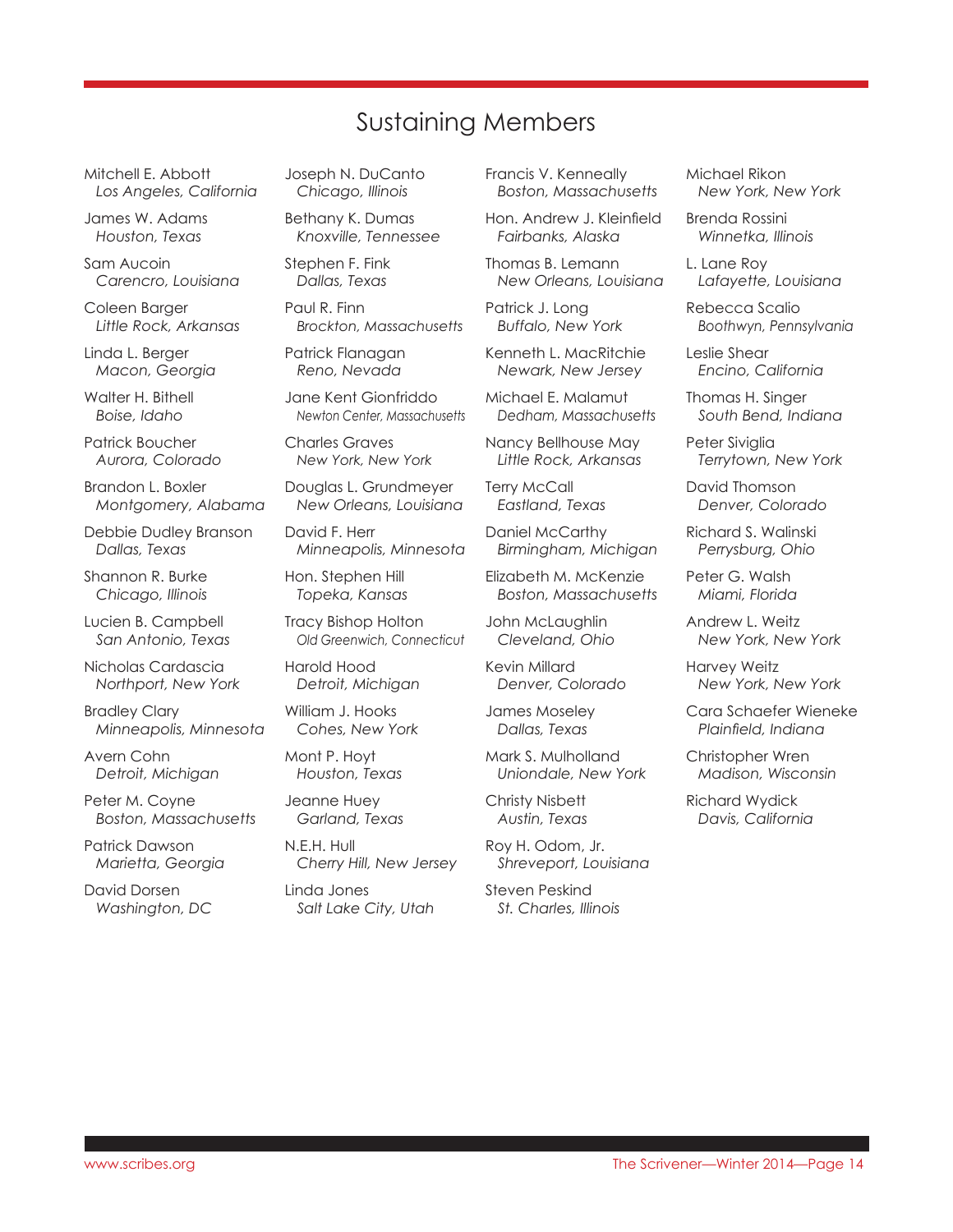# Life Members

David L. Abney  *Phoenix, Arizona*

Glen-Peter Ahlers *Orlando, Florida*

Christopher Balmford  *Fitzroy, Victoria, Australia*

Andrew Bender  *Houston, Texas*

Andrew S. Berkman  *New York, New York*

Frank L. Branson  *Dallas, Texas*

Lee C. Buchheit  *New York, New York*

Christopher Camardello  *Minneapolis, Minnesota*

Michael J. Collins  *Dallas, Texas*

Hon. Deborah Cook  *Akron, Ohio*

Willard H. DaSilva  *Garden City, New York*

Jeffrey A. Dennis-Strathmeyer  *Pleasant Hill, California*

Kathryn E. Diaz  *New York, New York*

Jennifer Dorsey  *Henderson, Nevada*

Anthony Gair  *New York, New York*

Bryan A. Garner  *Dallas, Texas*

Donna P. Grill  *Houston, Texas*

Philip M. Halpern  *White Plains, New York*

Warren W. Harris  *Houston, Texas*

\* deceased

Timothy W. Hassinger  *Mandeville, Louisiana*

Hon. Lynn N. Hughes  *Houston, Texas*

Hon. Michael B. Hyman  *Chicago, Illinois*

Emil L. Iannelli  *Southampton, Pennsylvania*

Lynne P. Iannelli  *Southampton, Pennsylvania*

Robert John Kane  *Chatham, Illinois*

Joseph Kimble  *Lansing, Michigan*

Matthew R. King  *Seattle, Washington*

J.D. Lee  *Knoxville, Tennessee*

Mark Levine  *Denver, Colorado*

Molly Lien  *Traverse City, Michigan*

Philip K. Lyon  *Nashville, Tennessee*

Robert N. Markle  *Fairfax, Virginia*

Bernard S. Meyer\*  *Minneola, New York*

Randy Michel  *College Station, Texas*

Steven F. Molo  *New York, New York*

Richard L. Neumeier  *Boston, Massachusetts*

Christy Nisbett  *Austin, Texas*

Hon. Mark P. Painter  *Cincinnati, Ohio*

K. David Roberts\*  *Oklahoma City, Oklahoma*

Hon. Lee H. Rosenthal  *Houston, Texas*

Stephen Schott  *Philadelphia, Pennsylvania*

J. G. "Jerry" Schulze  *Little Rock, Arkansas*

Ann Taylor Schwing  *Sacramento, California*

Keldon K. Scott  *Lansing, Michigan*

Alexander M. Selkirk  *San Antonio, Florida*

Steven H. Sholk  *Newark, New Jersey*

Gary D. Spivey  *Albany, New York*

Tina L. Stark  *New York, New York*

Paul R. Steadman  *Chicago, Illinois*

Thomas M. Steele\*  *Winston-Salem, North Carolina*

N. Otto Stockmeyer  *Lansing, Michigan*

Preston Torbert  *Chicago, Illinois*

Roger D. Townsend  *Houston, Texas*

Anthony Turley  *Toledo, Ohio*

Richard S. Walinski  *Toledo, Ohio*

Daniel Wallen  *New York, New York*